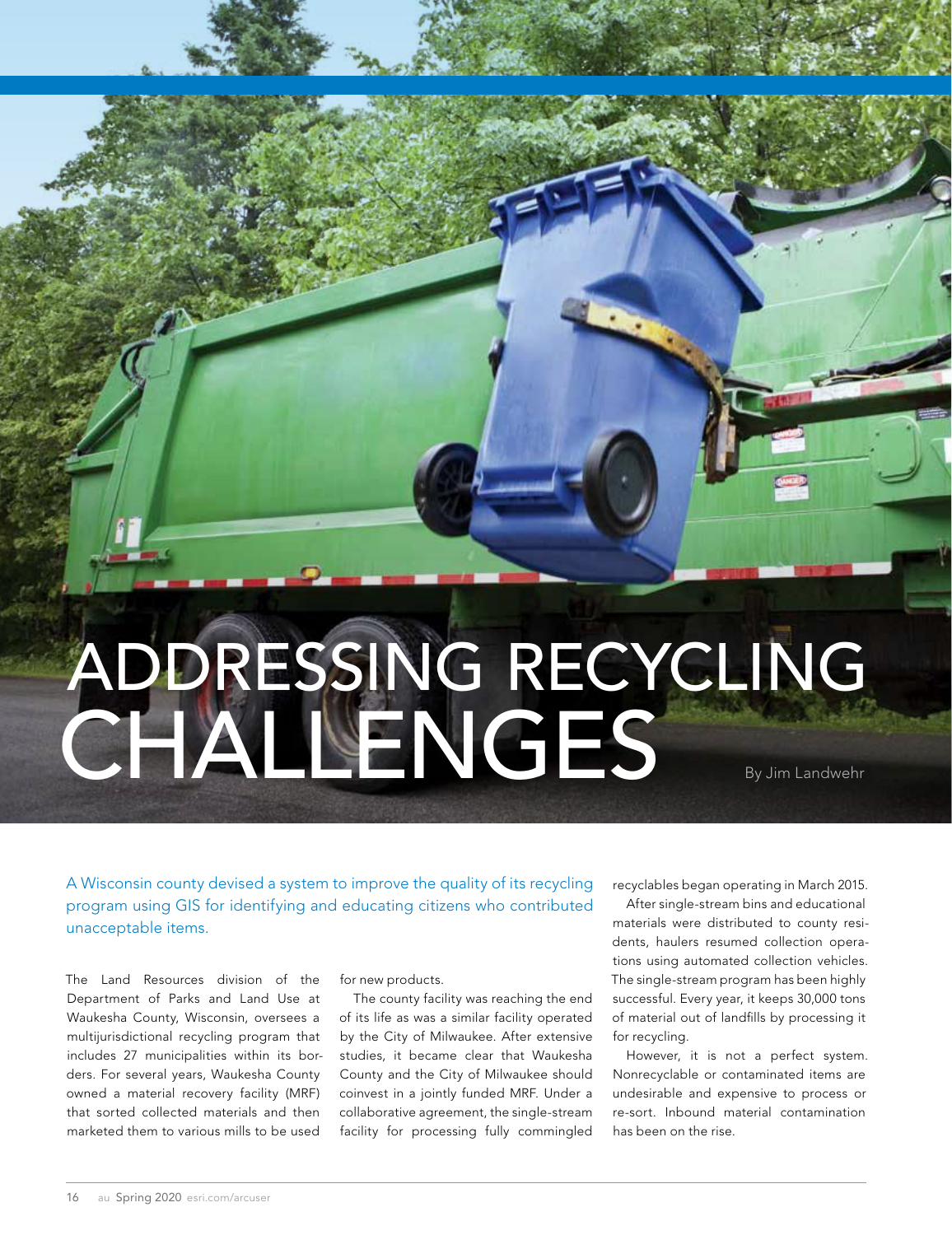

 City haulers use automated vehicles to collect recyclables from residents.

At the same time, allowable contamination percentages in outbound material have, in some cases, fallen to as low as 0.5 percent. Soft demand for recycled raw materials allows buyers to more closely scrutinize material for contaminants. Materials turned away by buyers result in lost income for the county. It also diminishes the county's credibility as a quality source of recycled material even as it competes in an already tight market space.

Unacceptable materials residents place in recycling bins are the source of contamination. Plastic bags, hoses, and propane

tanks are just a few examples of these materials. Noncompliant materials, such as bowling balls, automotive brake rotors, and even deer carcasses, have come through the sorting line at the MRF. In addition to the cost of properly disposing of these items, they can potentially damage expensive sorting and compacting equipment and cause bottlenecks in processing as repairs are conducted.

# Addressing the Problem— **Literally**

Waukesha County implemented an educational program called Recycle Right, focused on public outreach and education. Its goal is encouraging recycling, but perhaps as important is educating residents so they know which items are acceptable and which are not.

In addition to social media blasts, postcards and flyers were sent to residents with clarification on proper recycling practices. Truck drivers were instructed to use reminder tags on offending carts. Drivers

were reluctant to do this because the process was time-consuming and put drivers at risk when exiting vehicles.

To further improve the purity of recycled materials received, Analiese Smith, recycling and solid waste supervisor for Waukesha County, turned to the Land Information Systems (LIS) division for assistance in locating, identifying, notifying, and educating residents who placed nonconforming items in recycling bins. Smith had seen GIS used for other applications at the county and thought it might be a good fit for the Recycle Right initiative.

At an initial assessment meeting, Smith described the situation. She explained that some trucks allowed the drivers to see materials as they tip it. Other trucks are equipped with remote cameras that point toward the receiving bin of the vehicle, which allows drivers to see obvious contaminants and nonconforming items.

Once the LIS staff members had a clear understanding of these logistical parameters, they inquired whether drivers would have



 $\uparrow$  The workflow improving recycling begins with identifying offenders and their locations, deriving their addresses, and using a Python script to generate reminder postcards that are sent to offenders. The data acquired in this process populates an Operations Dashboard for ArcGIS app that provides an executive-level look at data distribution and transaction-level trends.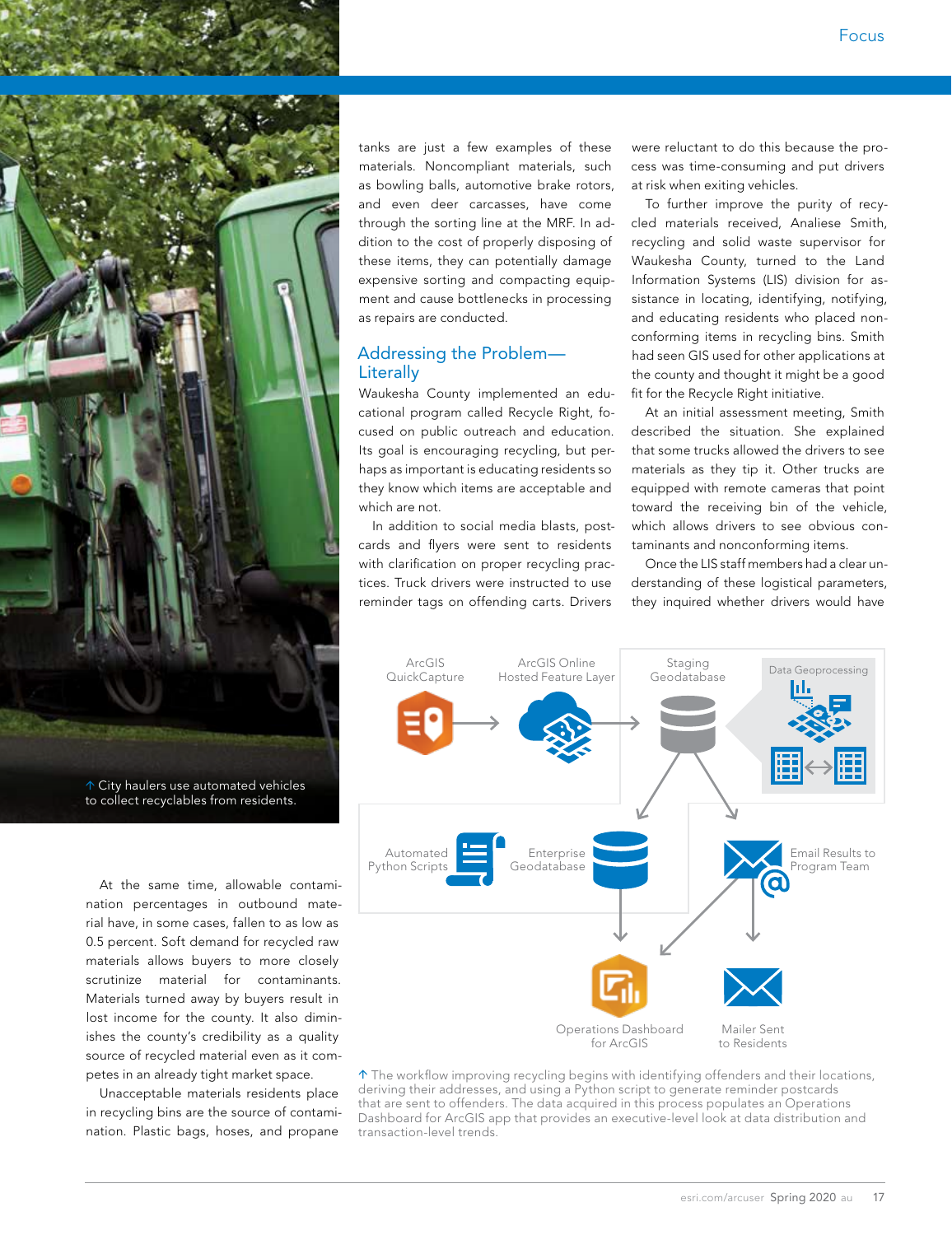→ Workers at the Waukesha County and the City of Milwaukee jointly funded MRF facility.

 An executive-level dashboard provides a concise aggregation of data on offenders.

access to portable tablets for data capture. One of the two hauling contractors already had tablets in its trucks for other purposes. The other hauler agreed to purchase tablets if needed to help increase compliance.

## Attending the Esri UC Pays **Dividends**

At the 2019 Esri User Conference (Esri UC), the LIS staff heard about a new product called ArcGIS QuickCapture and thought it might be useful for the project. The QuickCapture interface is simple. Large, single-function buttons are used for onthe-move data collection. Chris Dickerson, an LIS analyst, was tasked with designing the application and its related data model. The data structure was kept simple. Initially, a single point feature could have three core subtypes: (1) visible contaminants, (2) bagged materials, and (3) visible contaminants and bagged materials. A fourth subtype, compliant, was included so drivers could note locations of known offenders who had cleaned up their bins.

After the application was designed, the



LIS and Land Resources/Recycling staff did some localized testing for a few weeks to see if the locational accuracy was good enough using phone and tablet GPS technology. Testing revealed that QuickCapture performed well, and point locations were deemed accurate enough for the purposes of the application.

## Python + Geoprocessing = Data Enrichment

With some test data to work with, Dickerson wrote a script in Python that takes the *x,y* point feature and, using the Near geoprocessing function, finds the nearest parcel polygon. Once a selection set is complete, the script joins the parcel polygon with the